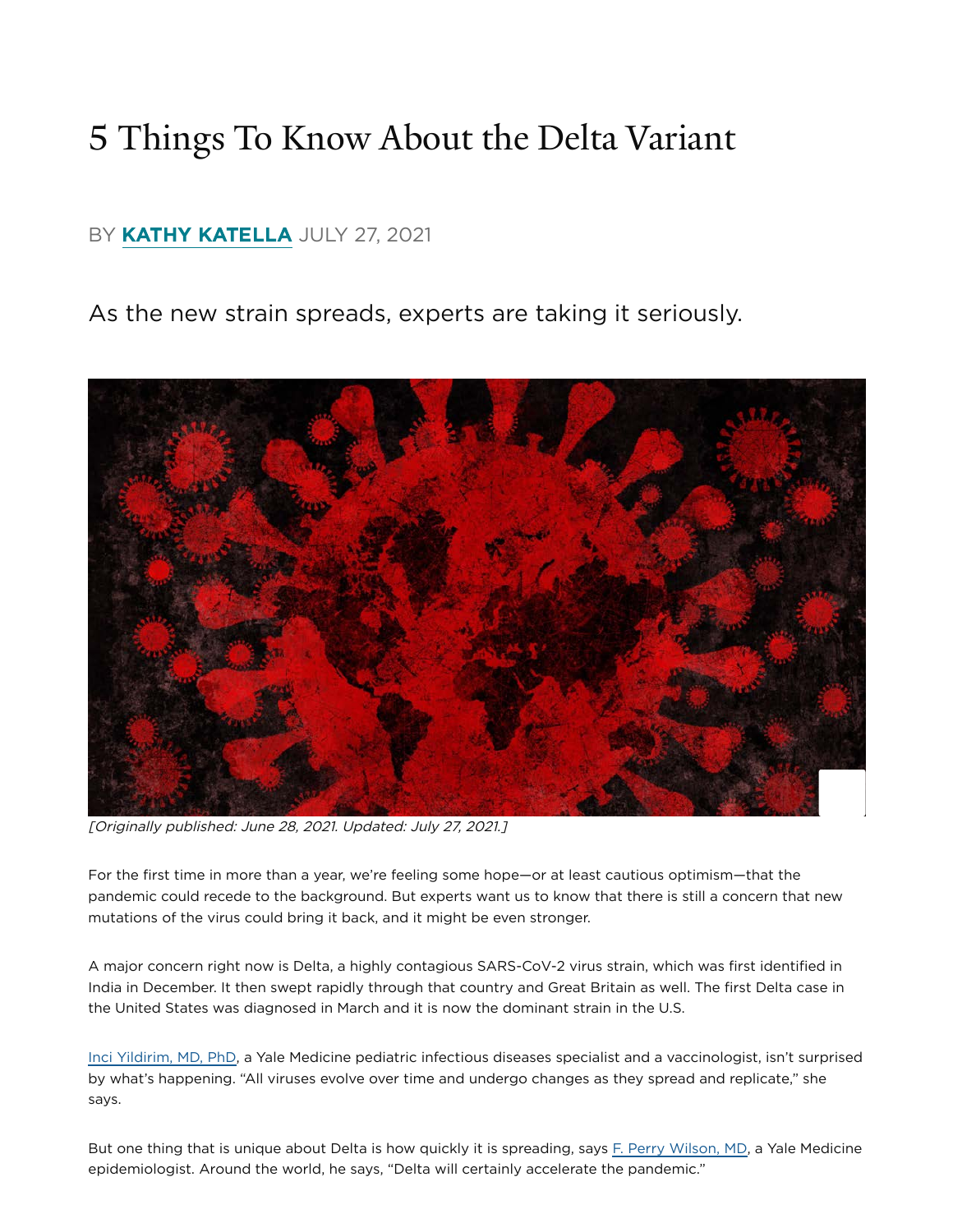From what we know so far, people who are fully vaccinated against the coronavirus appear to have protection against Delta, but anyone who is unvaccinated and not practicing preventive strategies is at risk for infection by the new variant, the doctors say.

Here are five things you need to know about the Delta variant.

# 1. Delta is more contagious than the other virus strains.

Delta is the name for the B.1.617.2. variant, a SARS-CoV-2 mutation that originally surfaced in India. The first Delta case was identified in December 2020, and the strain spread rapidly, soon becoming the dominant strain of the virus in both India and then Great Britain. By the end of July, Delta was the cause of more than 80% of newU.S. COVID-19 cases, according to Centers for Disease Control and Prevention (CDC) estimates.

The World Health Organization (WHO) has called this version of the virus "the fastest and fittest." The CDC labeledDelta as "a variant of concern," using a designation also given to the Alpha strain that first appeared in Great Britain, the Beta strain that first surfaced in South Africa, and the Gamma strain identified in Brazil. (The new naming conventions for the variants were established by the WHO as an alternative to numerical names.)

"It's actually quite dramatic how the growth rate will change," says Dr. Wilson, commenting on Delta's spread in the U.S. in June. Delta was spreading 50% faster than Alpha, which was 50% more contagious than the original strain of SARS-CoV-2, he says. "In a completely unmitigated environment—where no one is vaccinated or wearing masks—it's estimated that the average person infected with the original coronavirus strain will infect 2.5 other people," Dr. Wilson says. "In the same environment, Delta would spread from one person to maybe 3.5 or 4 other people."

"Because of the math, it grows exponentially and more quickly," he says. "So, what seems like a fairly modest rate of infectivity can cause a virus to dominate very quickly."

## 2. Unvaccinated people are at risk.

People who have not been fully vaccinated against COVID-19 are most at risk.

In the U.S., there is a disproportionate number of unvaccinated people in Southern and Appalachian states including Alabama, Arkansas, Georgia, Mississippi, Missouri, and West Virginia, where vaccination rates are low. (In some of these states, the number of cases is on the rise even as some other states are lifting restrictions because their cases are going down).

Kids and young people are a concern as well. "A recent study from the United Kingdom showed that children and adults under 50 were 2.5 times more likely to become infected with Delta," says Dr. Yildirim. And so far, no vaccine has been approved for children 5 to 12 in the U.S., although the U.S. and a number of other countries have either authorized vaccines for adolescents and young children or are considering them.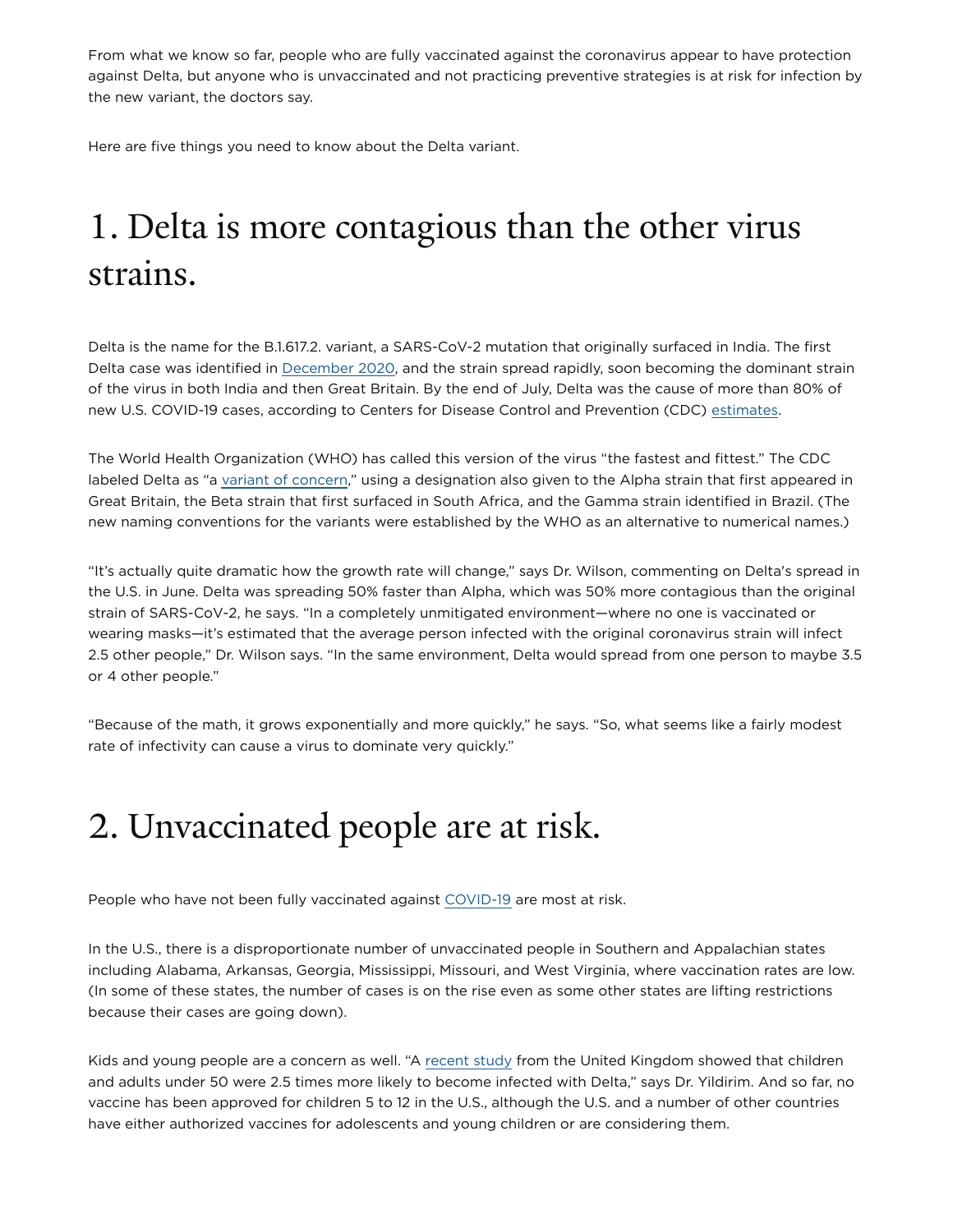"As older age groups get vaccinated, those who are younger and unvaccinated will be at higher risk of getting COVID-19with any variant," says Dr. Yildirim. "But Delta seems to be impacting younger age groups more than previous variants."

## 3. Delta could lead to 'hyperlocal outbreaks.'

If Delta continues to move fast enough to accelerate the pandemic, Dr. Wilson says the biggest questions will be about transmissibility—how many people will get the Delta variant and how fast will it spread?

The answers could depend, in part, on where you live—and how many people in your location are vaccinated, he says. "I call it 'patchwork vaccination,' where you have these pockets that are highly vaccinated that are adjacent to places that have 20% vaccination," Dr. Wilson says. "The problem is that this allows the virus to hop, skip, and jump from one poorly vaccinated area to another."

In some cases, a low-vaccination town that is surrounded by high vaccination areas could end up with the virus contained within its borders, and the result could be "hyperlocal outbreaks," he says. "Then, the pandemic could look different than what we've seen before, where there are real hotspots around the country."

Some experts say the U.S. is in a good position because of its relatively high vaccination rates—or that conquering Delta will take a race between vaccination rates and the variant. But if Delta keeps moving fast, multiplying infections in the U.S. could steepen an upward COVID-19 curve, Dr. Wilson says.

So, instead of a three- or four-year pandemic that peters out once enough people are vaccinated or naturally immune (because they have had the virus), an uptick in cases would be compressed into a shorter period of time. "That sounds almost like a good thing," Dr. Wilson says. "It's not." If too many people are infected at once in a particular area, the local health care system will become overwhelmed, and more people will die, he says. While that might be less likely to happen in the U.S., it will be the case in other parts of the world, he adds. "That's something we have to worry about a lot."

#### 4. There is still more to learn about Delta.

One important question is whether the Delta strain will make you sicker than the original virus. Early information about the severity of Delta included a study from Scotland that showed the Delta variant was about twice as likely as Alpha to result in hospitalization in unvaccinated individuals, but other data has shown no significant difference. The information could change as experts learn more.

Another question focuses on how Delta affects the body. There have been reports of symptoms that are different than those associated with the original coronavirus strain, Dr. Yildirim says. "It seems like cough and [loss of smell](https://www.yalemedicine.org/conditions/smell-and-taste-disorders) are less common. And headache, sore throat, runny nose, and fever are present based on the most recent surveys in the U.K., where more than 90% of the cases are due to the Delta strain," she says.

It's unclear whether Delta could cause more breakthrough cases—infections in people who have been vaccinated or have natural immunity from a prior COVID-19 infection, which so far have been rare in general. "Breakthrough is a big question[,](https://www.yalemedicine.org/news/covid-19-vaccine-comparison)" Dr. Wilson says. "At least with immunity from the mRNA vaccines, it doesn't look like it will be a problem." A Public Health England analysis (in a preprint that has not yet been peer[reviewed\) showed that at least two vaccines are effective against Delta. The Pfizer-BioNTech vaccine was](https://www.gov.uk/government/news/vaccines-highly-effective-against-b-1-617-2-variant-after-2-doses)  88% effective against symptomatic disease and 96% effective against hospitalization from Delta in the studies, while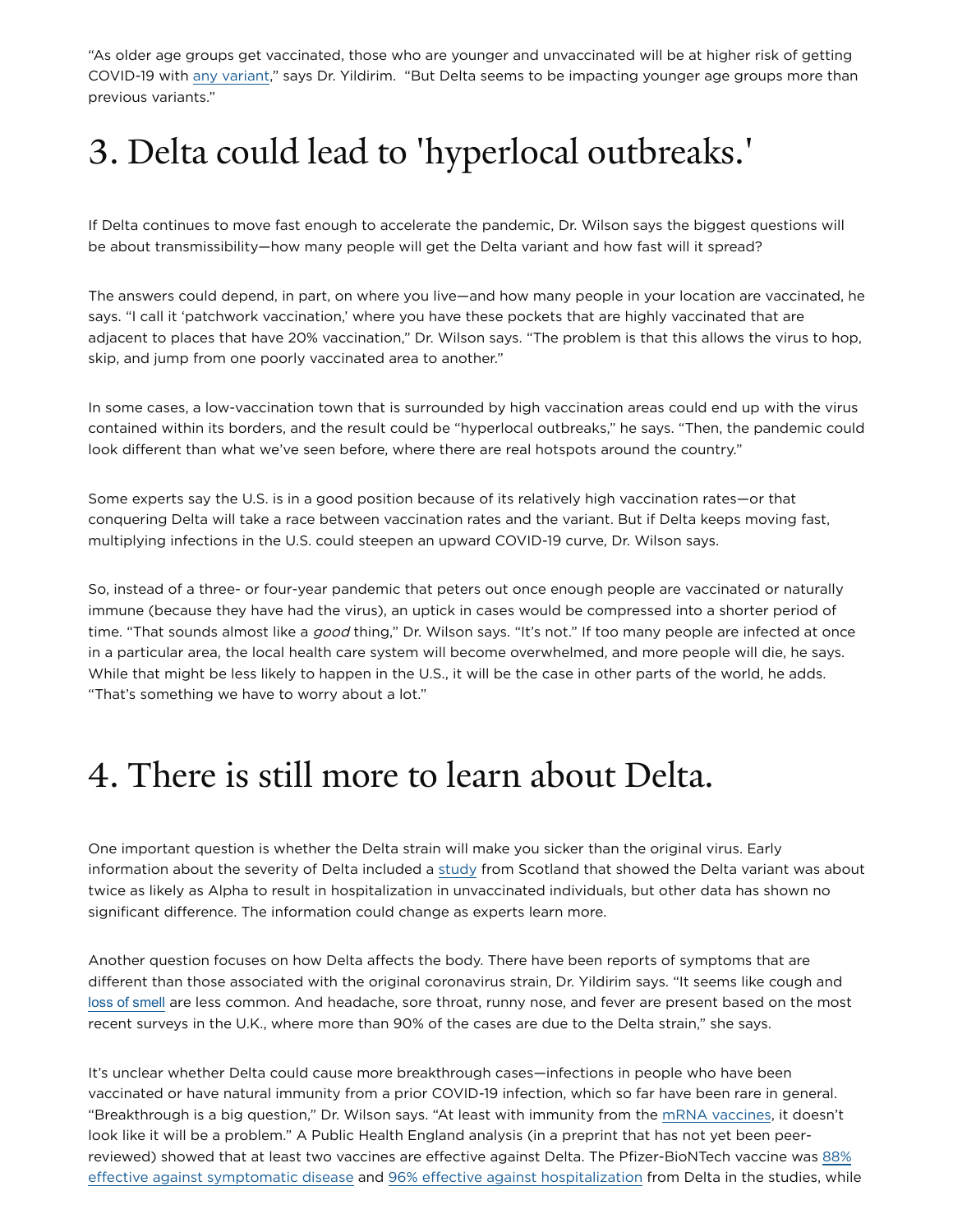Oxford-AstraZeneca (which is not an mRNA vaccine) was 60% effective against symptomatic disease and 93% effective against hospitalization. The studies tracked participants who were fully vaccinated with both recommended doses.

[Moderna has also reported on studies](https://nam12.safelinks.protection.outlook.com/?url=https%3A%2F%2Finvestors.modernatx.com%2Fnews-releases%2Fnews-release-details%2Fmoderna-provides-clinical-update-neutralizing-activity-its-covid&data=04%7C01%7Ckathy.katella-cofrancesco%40yale.edu%7Cea17bb4a5f9a49168d8008d93cb7ef18%7Cdd8cbebb21394df8b4114e3e87abeb5c%7C0%7C0%7C637607582946144464%7CUnknown%7CTWFpbGZsb3d8eyJWIjoiMC4wLjAwMDAiLCJQIjoiV2luMzIiLCJBTiI6Ik1haWwiLCJXVCI6Mn0%3D%7C1000&sdata=Zt72dlJ6M6pe8pNZoc%2B1jnnu5zTVQJkO%2Bolfxn8knyM%3D&reserved=0) (not yet peer-reviewed) that showed its vaccine to be effective against Delta and several other mutations (researchers noted only a "modest reduction in neutralizing titers" against Delta when compared to its effectiveness against the original virus).

"So, your risk is significantly lower than someone who has not been vaccinated and you are safer than you were before you got your vaccines," Dr. Yildirim says.

Will vaccinated people need booster shots to protect against Delta? Some experts say it's too soon to know whether we will need a booster modified to target the Delta variant—or to bolster protection against the original virus. But both Pfizer and Moderna are working on boosters, although they would still face the hurdle of getting FDA authorization for them. While the Biden Administration officials has not made a commitment to boosters, in July it said a third shot of the two mRNA vaccines might be necessary for people over 65 and those with compromised immune systems.

Johnson & Johnson also has reported that its vaccine is effective against Delta, but one recent study, which has not yet been peer-reviewed or published in a scientific journal, suggests that its vaccine is less effective against the variant, which has prompted discussion over whether J&J recipients might also need a booster.

There are additional questions and concerns about Delta, including Delta Plus—a subvariant of Delta, that has been found in the U.S., the U.K., and other countries. "Delta Plus has one additional mutation to what the Delta variant has," says Dr. Yildirim. This mutation, called K417N, affects the spike protein that the virus needs to infect cells, and that is the main target for the mRNA and other vaccines, she says.

"Delta Plus has been reported first in India, but the type of mutation was reported in variants such as Beta that emerged earlier. More data is needed to determine the actual rate of spread and impact of this new variant on disease burden and outcome," Dr. Yildirim adds.

#### 5. Vaccination is the best protection against Delta.

The most important thing you can do to protect yourself from Delta is to get fully vaccinated, the doctors say. At this point, that means if you get a two-dose vaccine like Pfizer or Moderna, for example, you must get both shots and then wait the recommended two-week period for those shots to take full effect. Whether or not you arevaccinated, it's also important to follow CDC prevention guidelines that are available for vaccinated and [unvaccinated](https://www.cdc.gov/coronavirus/2019-ncov/prevent-getting-sick/prevention.html) people.

"Like everything in life, this is an ongoing risk assessment," says Dr. Yildirim. "If it is sunny and you'll be outdoors, you put on sunscreen. If you are in a crowded gathering, potentially with unvaccinated people, you put your mask on and keep social distancing. If you are unvaccinated and eligible for the vaccine, the best thing you can do is to get vaccinated."

Face masks can provide additional protection and the WHO has encouraged mask-wearing even among vaccinated people, but in the U.S. the CDC has left that decision to local jurisdictions.